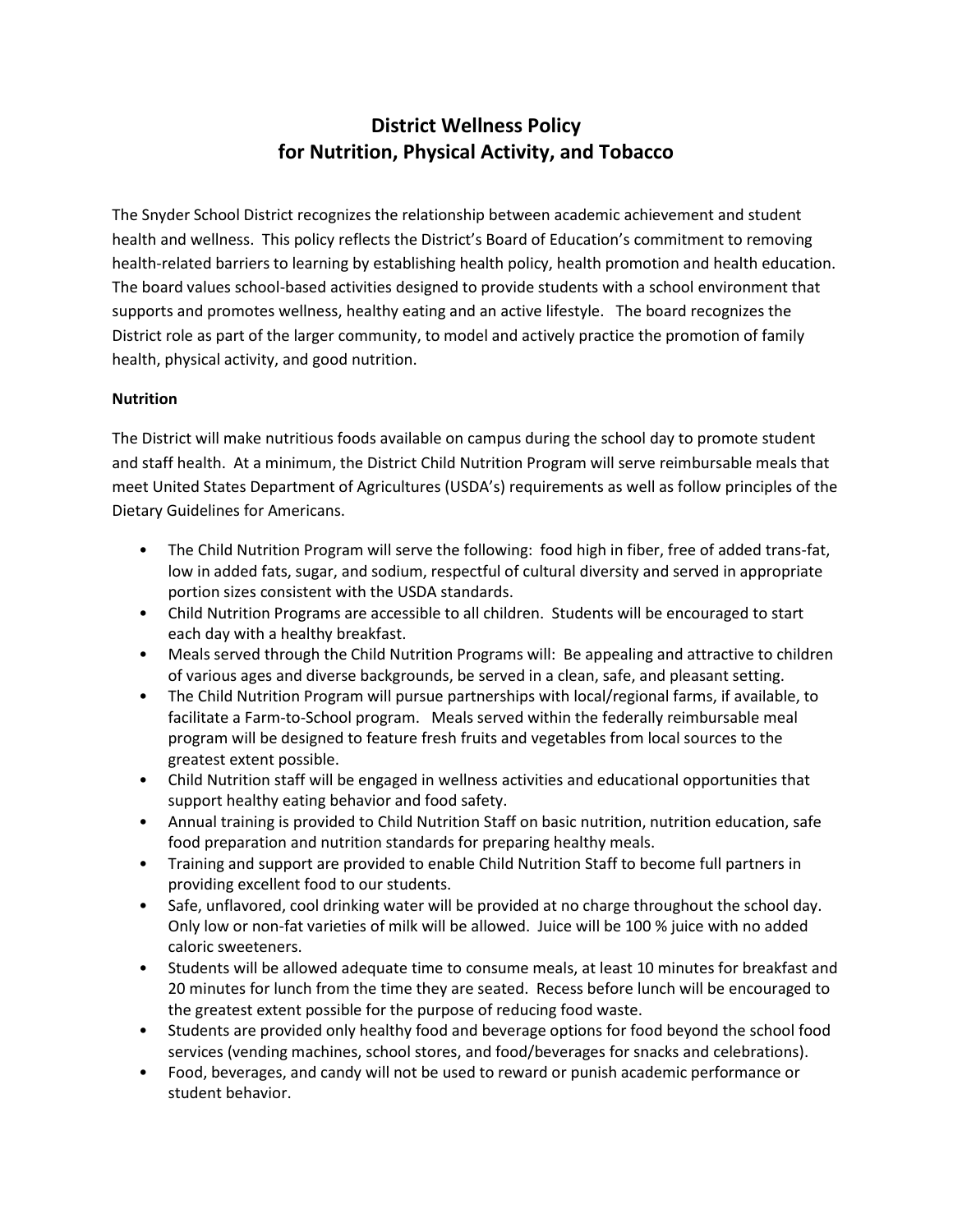## **Nutrition Education**

The goal of nutrition education is to facilitate the adoption of healthy eating and other health-promoting nutrition-related behaviors. Nutrition education occurs in the classroom as well as in the larger school community.

- Nutrition education will be provided in all grades and will be integrated into core curriculum. In the classroom, it is included in the scope and sequence in core subjects, such as math, science, language arts, social sciences, and elective subjects.
- Nutrition education will teach students the knowledge and skills necessary to adopt healthy eating and regular physical activity as part of their lifestyle.
- Nutrition education is coordinated with child nutrition services to reinforce messages on healthy eating. The school cafeteria environment allows students to apply critical thinking skills taught in the classroom.
- Nutrition resources that include learning opportunities which enhance health will be made available for staff.
- Nutrition education and healthy eating behaviors are promoted to families and the community through communications with parents, educational workshops, homework materials, screening services, and health-related exhibitions and fairs.

## **Nutrition Guidelines and Standards for Foods and Beverages Outside of School Meal Programs (Competitive Foods)**

- Students will be provided only healthy food and beverage options in vending machines, school stores, and food/beverages for snacks, classroom birthdays, parties and celebrations. These foods and beverages will meet the following standards:
	- o Whole foods: Fruits, vegetables, whole grains, and related combination products (contain a total of ≥ 1 serving fruits, vegetables, and/or whole grains), or nonfat/low-fat dairy
		- **EXECT** Snack foods offered to high-school students in after-school settings and activities are not required to meet this standard.
	- o Foods low in calories:
		- o Snacks are ≤ 200 calories per portion as packaged and
		- o Entrée items are < 350 calories per portion as served and do not exceed calorie limits on comparable National School Lunch Program (NSLP) items
	- o Foods low in fat- Snacks, foods, and beverages will meet the following criteria for dietary fat per portion as packaged:
		- No more than 35% of total calories from fat
		- Exceptions to the standard are:
			- Nuts and seeds: fat content will not count against the total fat content of the product
		- **Less than 10% of total calories from saturated fats**
		- Zero trans-fat (< 0.5g per serving)
	- o Foods low in added sugar:
		- Snacks, foods, and beverages provide ≤ 35 % of calories from total sugars per portion as packaged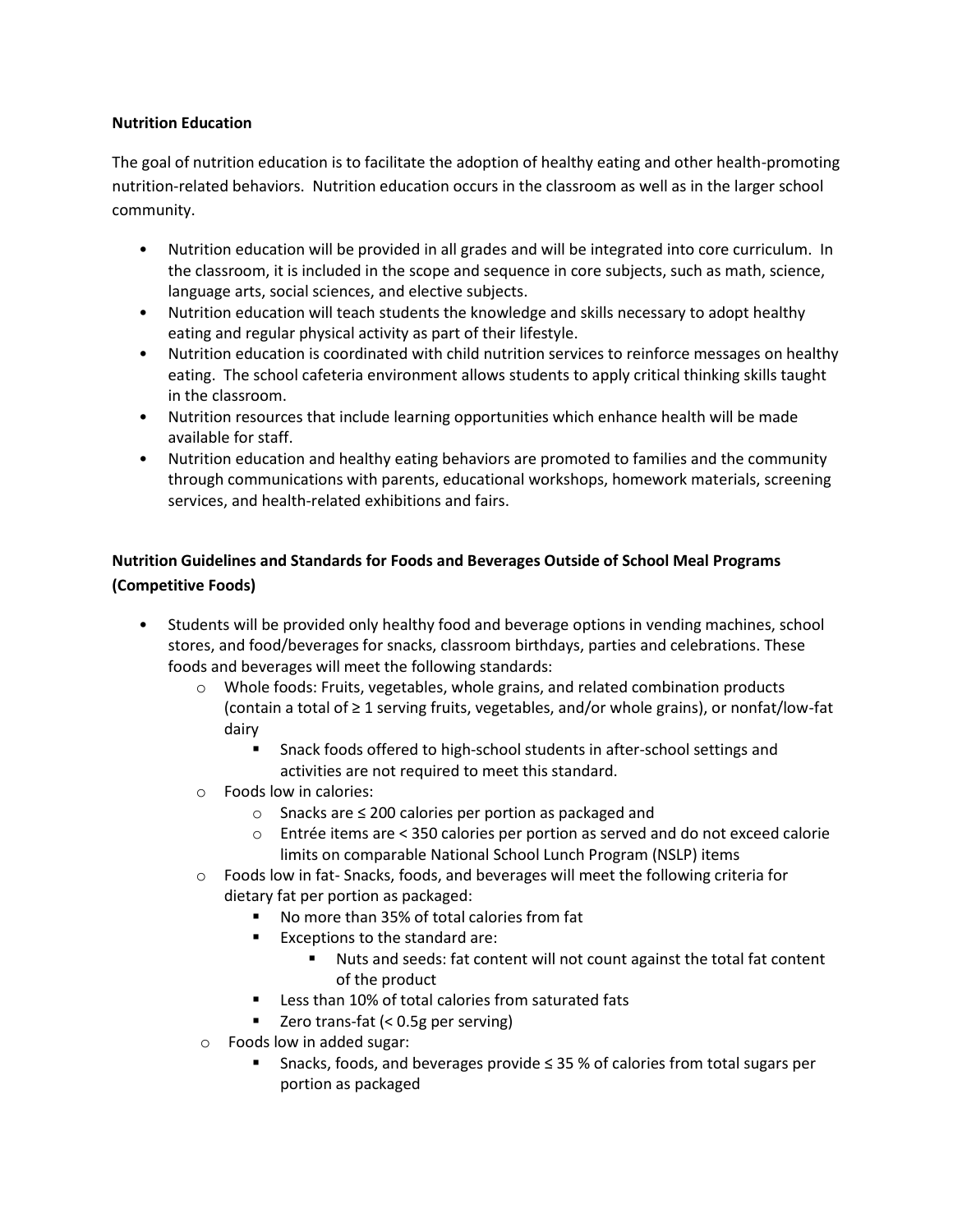- Exceptions to the standard are:
	- Fruits and vegetables in all forms as well as their juices (100%) without added sugars
		- < 8 fl oz. portion as packaged for elementary school
		- < 12 fl oz. for middle/high school
- Unflavored and flavored nonfat and low-fat milk
	- < 8 fl oz. portion for elementary school
	- < 12 fl oz. portion for middle/high school
- Flavored nonfat and low-fat yogurt (≤ 30g of total sugars per 8-oz. serving)
- o Foods low in Sodium:
	- Snacks have ≤ 200mg sodium per portion as packaged or have ≤ 480mg per entrée portion as served
- o Caffeine-free foods and beverages:
	- An exception is naturally occurring trace amounts of caffeine
- o Water without flavoring, additives, or carbonation
- o Plain, potable water is available at all times for free
- \*\*High School only after-school hours
- At least 50% of available beverage choices must meet the criteria above
- **The remaining available beverage choices must follow the criteria below:** 
	- o Sugar-free, made with nonnutritive sweeteners or <5 calories per portion as packaged
	- o Caffeine-free
	- o Not vitamin- or nutrient-fortified (includes but not limited to vitamin waters, energy drinks, sports drinks)
	- o With or without carbonation or flavoring
- o Examples of Foods and Beverages that Meet Criteria Include:
	- o Individual fruits-apples, pears, oranges
	- o Fruit cups packed in juice or water
	- o Vegetables-baby carrots, broccoli
	- o Dried or dehydrated fruits-raisins, apricots, cherries
	- o Low-fat, low-salt, whole grain crackers or chips
	- o Whole grain, low sugar cereals
	- o 100% whole grain mini bagels
	- o 8-oz servings of low-fat, fruit-flavored yogurt with ≤30g of total sugars
	- o Low sodium, whole grain bars containing sunflower seeds, almonds, peanuts or walnuts
	- o Unflavored nonfat and low-fat milk
	- o Flavored nonfat and low-fat milk (≤ 22g of total sugars per 8-oz. portion)
	- o 100% fruit juice or low-sodium 100% vegetable juice
	- o 8-oz servings of low-fat or nonfat chocolate or strawberry milk with ≤22g of total sugars

#### **Physical Activity**

The District recognizes the importance of physical activity and physical education in promoting health and academic achievement, and is an important part of a student's comprehensive, well-rounded education program that will positively impact life-long health and well-being. The District supports quality physical activity throughout the school day.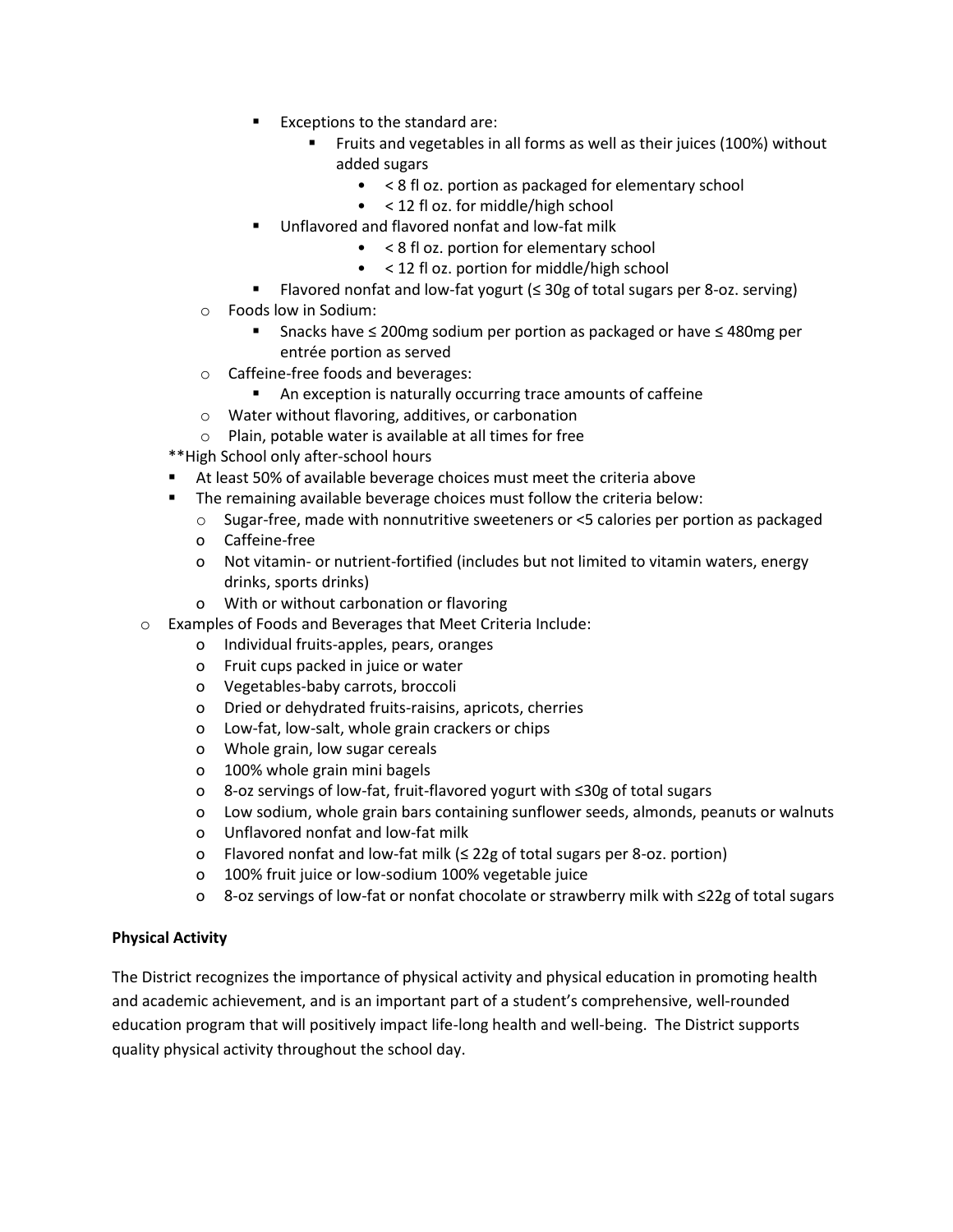- Students will be given opportunities for physical activity during the school day by integrating physical activity into the academic curriculum.
- Teachers and other school personnel will not use physical activity as a punishment or withhold opportunities for physical activity (withholding recess or PE) as a punishment.
- Teachers and other school personnel are encouraged to use physical activity opportunities as rewards such as extra recess.
- Students participating in Physical Education will be moderately to vigorously active for more than 50% of PE class time.
- Availability of proper equipment and facilities that meet safety standards are required.
- Elementary students will participate in 150 minutes of Physical Activity per week. Activity will be through a minimum of 20 minutes of daily recess, daily physical activity integrated in the school day and Physical Education time.
- Only medical waivers/exemptions from participation in physical education will be accepted.
- The District will provide opportunities for participation in a broad range of competitive and noncompetitive physical activities for students of all abilities that help to develop the skills needed to participate in lifetime physical activities
- District schools will have a walk or bike to school initiative. Schools should engage parents in organizing adult supervised groups to facilitate safe walking and biking.
- Training for teachers on integrating physical activity into the curriculum will be provided.

## **Access to Facilities for Physical Activity after School Hours**

District policy allows Shared Use Agreements opening school grounds and/or buildings to students, their families and the community for access to physical activity outside the school day.

## **Fundraising**

School fundraising activities that include the sale of healthy foods, beverages and non-food items is a public demonstration of the school's commitment to promoting healthy behaviors among students, families and the communities at large, while helping clubs, groups or organizations meet their financial needs. Healthy food and beverage criteria are outlined within this policy under Nutrition Guidelines and Standards for Other Foods and Beverages Outside of School Meal Programs and will be applied to fundraising items.

- All fundraisers sponsored by the school will be supportive of healthy eating.
- Fundraising activities, including activities run by clubs, groups and organizations, will support children's health and reinforce positive nutrition behaviors.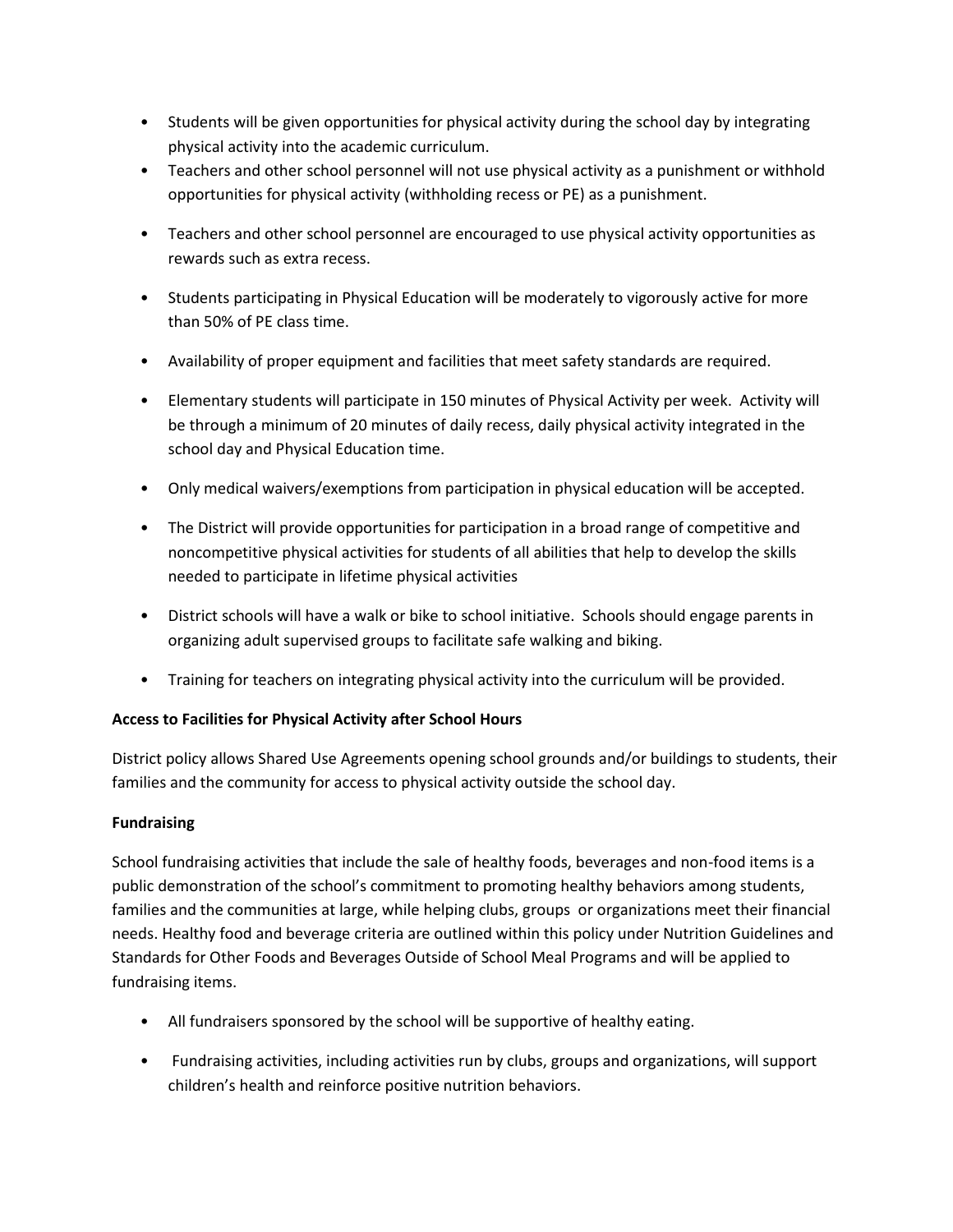• Our district only permits health-promoting fundraising efforts such as healthy foods and beverage options, non-food items, physical activity-related options, or community service options.

## **School Gardens**

The District supports the incorporation of school gardens into the standards based curriculum as a hands-on, interdisciplinary teaching tool to increase knowledge and influence student food choices and lifelong eating habits.

The District will:

- 1. Allow school gardens on District property, and dedicate resources (i.e. land, water, containers, raised beds, etc.) to fully implement school gardens. OR
- 2. Actively participate in community gardens by dedicating the same resources as would be required for gardens on District property (i.e. land, water, containers, raised beds, etc.).

The District will support the sustainability of school/community gardens through activities that could include: fundraising, solicitation of community donations, and the use of existing resources.

## **Coordinated School Health**

The District will adopt the Coordinated School Health Framework that is recommended by the Centers for Disease Control and Prevention (CDC) for planning and coordinating school health activities. This model will help create a school environment that conveys consistent messages and is conducive to healthy eating, physical activity, and wellness for all staff, students and their families.

The Coordinated School Health Program encourages schools to complete the School Health Index (SHI) and includes the following eight components: Health Education; Physical Education; Health Services; Nutrition Services; Counseling, Psychological and Social Services; Healthy and Safe School Environment; Health Promotion for Staff; and Family and Community Involvement.

- The established Healthy and Fit Advisory Committee will be tasked with completing a minimum of two modules of the SHI per school year.
- Students will be involved in planning for a healthy school environment. Students will be asked for input and feedback through the use of student surveys, student committees, and school clubs.
- The District will implement Health Education Curriculum for all grade levels that follow national Health Education Standards, Priority Academic Student Skills (PASS) Requirements, or Common Core Standards when available.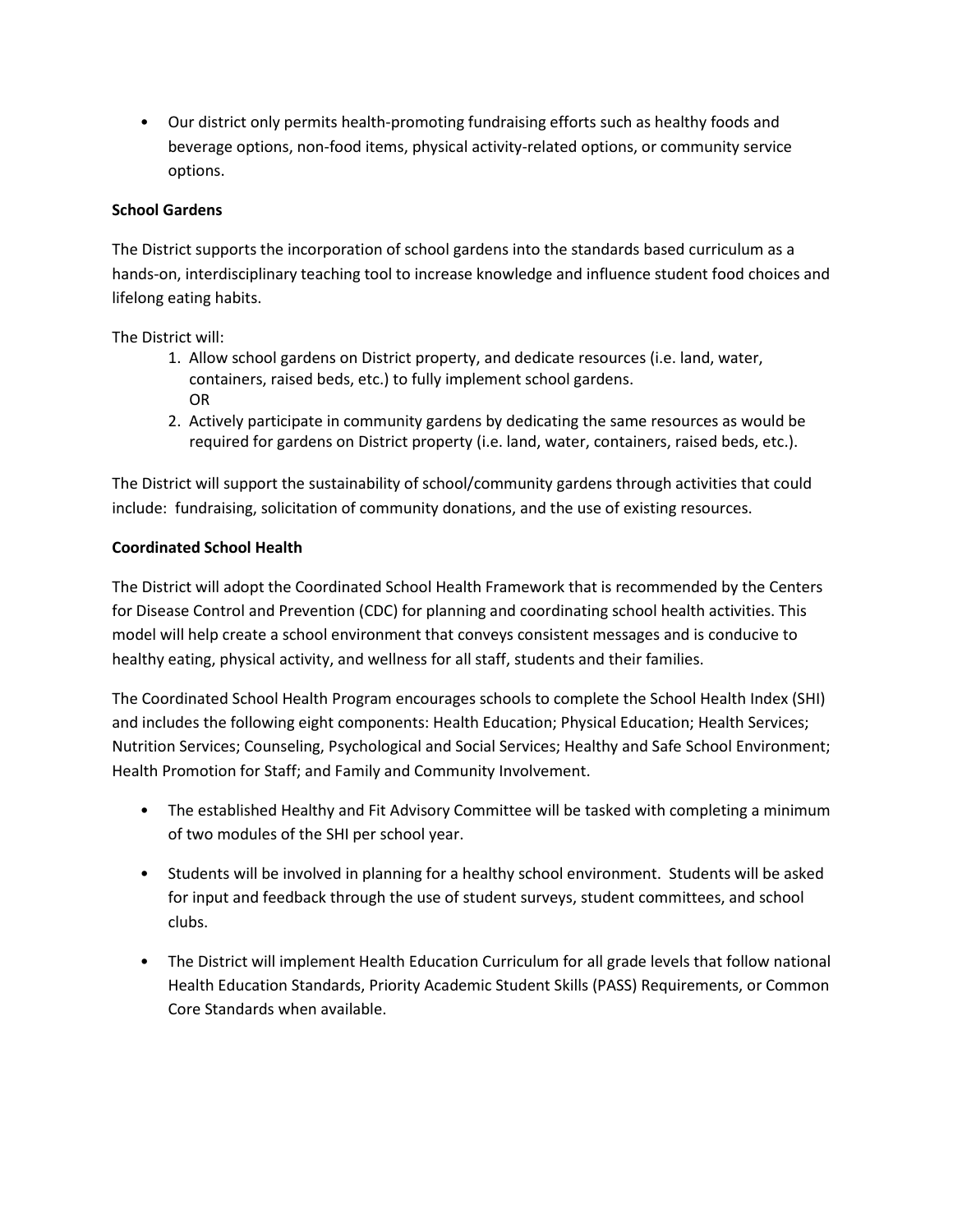#### **Safe & Healthy Fit Advisory Committee**

The District Superintendent or Designee will ensure the formation of a Safe and Healthy Fit Advisory Committee at each school site and confirm compliance of the wellness policy based on input from all district schools.

• The Healthy and Fit Advisory Committees will be encouraged to establish a regular meeting schedule (a minimum of quarterly meetings).

## **Staff Wellness**

The District values the health and well-being of staff members and students. In order to be role models for students, District staff will be expected to display healthful eating and physical activity choices to the students.

## **Community/Family Involvement**

The District recognizes that parents and guardians have a primary and fundamental role in promoting and protecting their children's health and well-being. The District supports parents' efforts to provide a healthy diet and daily physical activity for their children. The District encourages parents to provide healthy lunches and snacks and to refrain from including beverages and foods that do not meet good nutrition standards for foods and beverages. The schools will further promote family and community involvement through various school activities and functions. Information regarding school activities can be disseminated in the community.

## **Marketing of food and/or beverages**

School-based marketing should be consistent with nutrition education and health promotion. Schoolbased marketing of brands promoting predominantly low-nutrition foods and beverages is prohibited. The promotion of healthy foods, including fruits, vegetables, whole grains and low-fat dairy products is encouraged.

## **Additional School Services**

In an effort to fully promote a healthy and safe environment, school staff will be trained in a variety of topics, including school violence prevention and child abuse. If a student is in need of counseling, psychological, or social services, the students will be referred to the appropriate professionals to address such needs. Additionally, if a student has a medical need, the services can be provided through the school nurse or designee as appropriate. However, the parents will be contacted, and if necessary, the student referred to a medical professional. The school may also provide periodic information to parents regarding issues such as bullying and school safety.

#### **Monitoring and Evaluation**

An assessment of the District's Wellness Policy will be completed annually to help review policy compliance, assess progress, and determine areas in need of improvement. As part of that review, a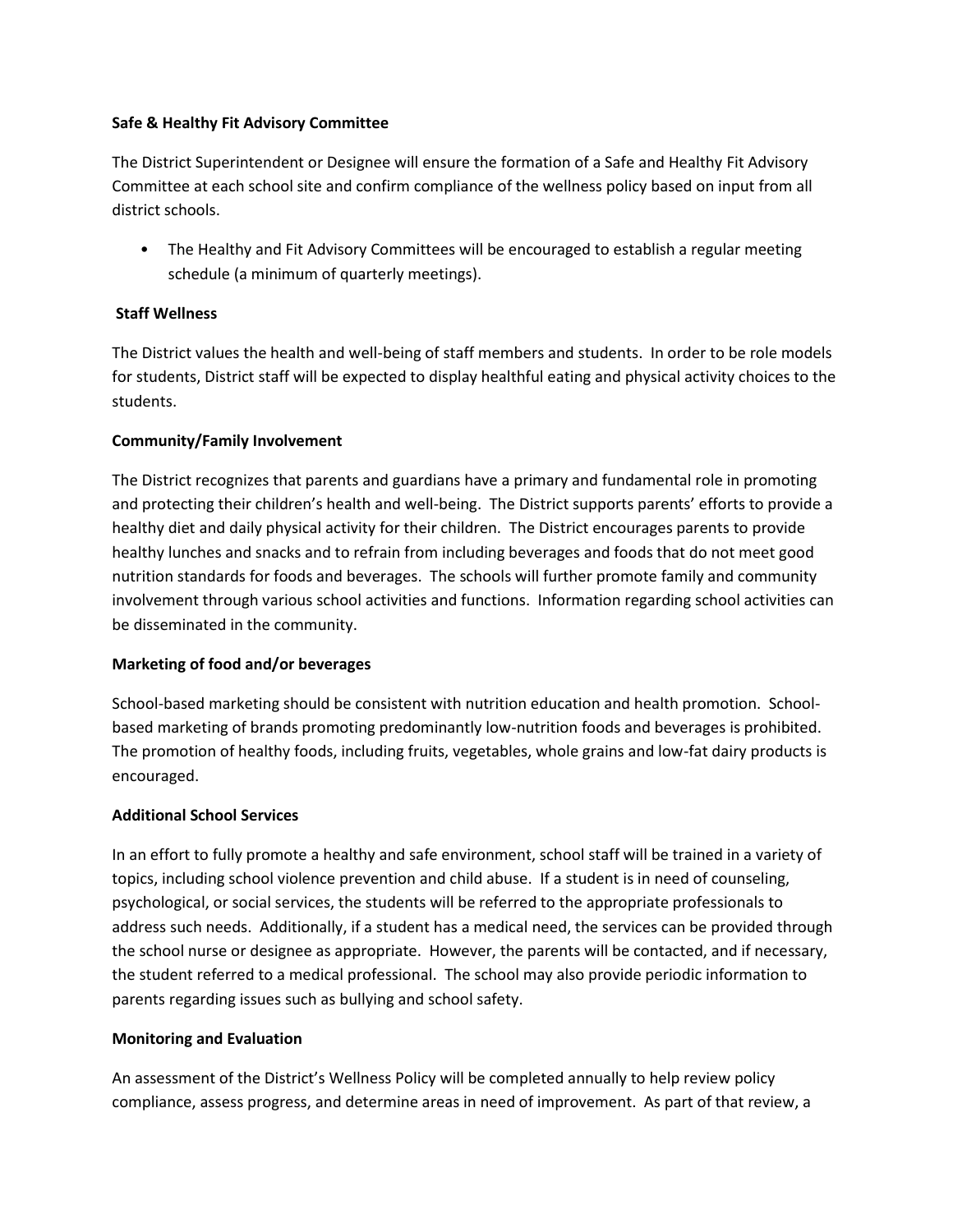wellness committee will review nutrition and physical activity policies; provision of the environment that supports healthy eating and physical activity; and nutrition and physical education policies and program elements. The District will seek input from stakeholders on the development and seek recommendations based on: new techniques, proven strategies, and guidelines which reflect emerging scientific knowledge relevant to the health of students and staff.

Parents, students, representatives of the school food authority, teachers of physical education, school health professionals, the school board, school administrators, and the general public will participate in the development, implementation, and periodic review and update of the District wellness policy.

The District will annually measure and make available to the public an assessment on the implementation of the District wellness policy, including:

- The extent to which schools under the jurisdiction of the District are in compliance with the District wellness policy
- The extent to which the wellness policy of the District compares to model local school wellness policies
- Progress made in attaining the goals of the District wellness policy

## **24/7 Tobacco Free**

The District understands the concern of parents, educators, students, and community members regarding the adverse effects of tobacco and second hand smoke. We want to provide a safe and healthy environment for our students, staff, and community and set the proper example for our students. Therefore, tobacco in any form will not be used by anyone, anywhere, anytime (including non-school hours and days) on school grounds, property, vehicles and during any school sponsored functions held off campus.

This policy is intended to improve the health and safety of all individuals using the schools.

"Tobacco" is defined as cigarettes, cigars, pipe tobacco, snuff, chewing tobacco and all other kinds and forms of tobacco prepared in such a manner to be suitable for chewing, smoking, or both, and include, e-cigarettes/vaping or any other product packaged for smoking or the simulation of smoking.

This regulation applies to employees of the school district, students, and visitors. This regulation also applies to all public school functions (ballgames, concerts, etc.) and any outside agency using the district's facilities, including stadiums. This regulation is in effect 24 hours per day, seven days per week.

## **Enforcement**

The success of this regulation will depend upon the thoughtfulness, consideration and cooperation of tobacco users and non-users. All individuals on school premises share in the responsibility for adhering to and enforcing this regulation. All students will receive instruction on avoiding tobacco use. Ultimately, each site administrator will take appropriate steps to enforce the regulation.